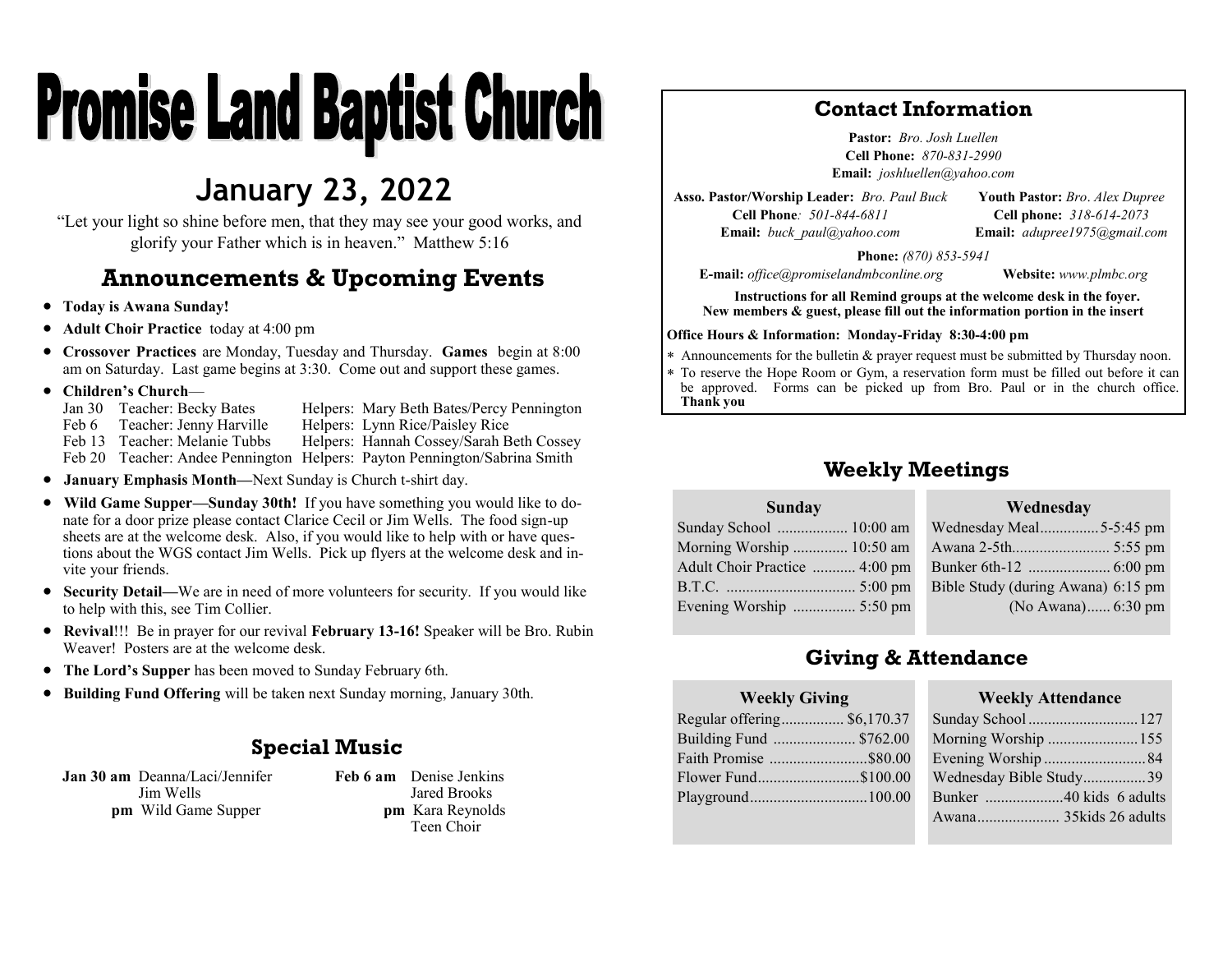

| Notes: |  |  |
|--------|--|--|
|        |  |  |
|        |  |  |
|        |  |  |
|        |  |  |
|        |  |  |
|        |  |  |
|        |  |  |
|        |  |  |

## **Security Detail**

Jan 30 am Jamie McKinney/Keith Erwin pm Dale Lauhon/Frank Higginbotham Feb 6 am Guy Hughes/Johnny Kilcrease pm Lane Culp/Larry Collins Wednesdays: Tim Collier/Johnny Huffstetler